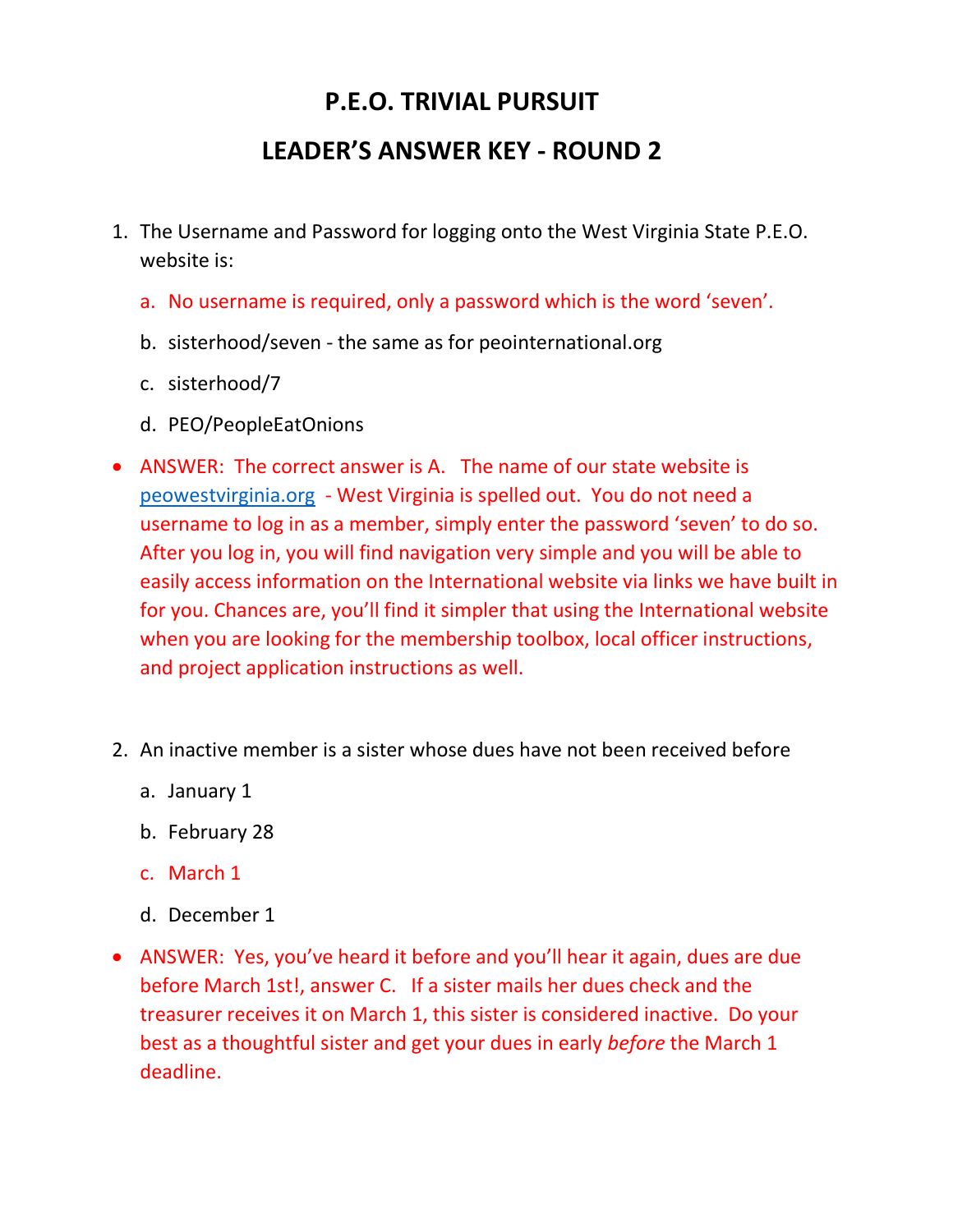- 3. A reason to pay your dues and stay an active member is
	- a. Dues support the education of women
	- b. You avoid a reinstatement fee in the future
	- c. Your job or family status may change, increasing your ability to attend chapter meetings
	- d. All of the above
- ANSWER: As P.E.O.s, we promote the educational pursuits of women. And as sisters sometimes our status changes and the ability to attend regular chapter meetings is difficult. But remember that choosing to continue paying dues supports women and education, even if you can't attend chapter meetings. So, the answer is D. The reasons listed above are great to share with a sister who is on the fence about going inactive.
- 4. A nonresident member of your chapter is
	- a. A member of your chapter who lives too far away to attend your chapter meetings
	- b. An inactive member of your chapter whose address is unknown
	- c. A member of your chapter who has moved and joined a chapter in her new location
	- d. A sister who is house hunting
- ANSWER: The answer is A. A nonresident is a member who lives too far away to regularly attend her own home chapter's meetings. She is a dues-paying sister but simply lives out of town. Now, who knows how to help a sister who wishes to continue to be actively involved in P.E.O. life by joining a chapter in her new location? (Pause). The information is literally at your fingertips! On peointernational.org, look under Resources>Local Chapter Members>Directory of Presidents. There you can search for chapters by state and city and obtain the President's contact information and time of day the chapter meets. Easypeasy!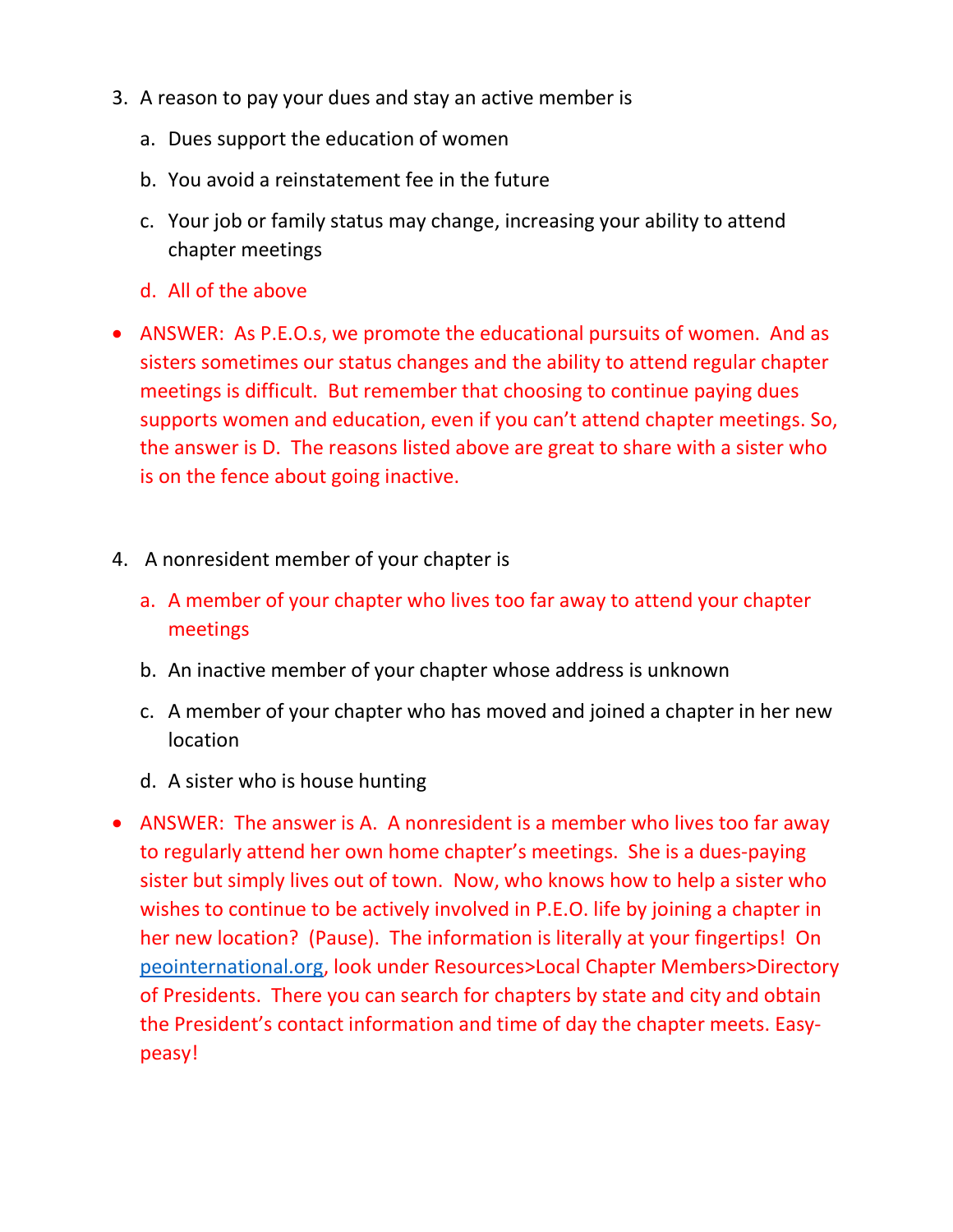- 5. To sponsor a woman for membership, a sister must have been a member herself for at least
	- a. Six months
	- b. One full year
	- c. 2 years
	- d. 90 days

ANSWER: This question gets asked a lot. The answer is B. During the chapter meeting under "Are there names to be presented for membership?", a sister must be a member one full year to not only propose a name for membership but also to sign and sponsor a name.

- 6. A nonparticipating member is
	- a. A member of your chapter whose dues are up-to-date but who does not attend meetings regularly or even at all
	- b. A member of your chapter who has never served as an officer
	- c. A member of your chapter who cast a "con" vote
	- d. The same as an inactive member
- ANSWER: We have found that this one tends to puzzle some sisters, so congratulations if you selected the correct answer, A. A nonparticipating member is a dues-paying member who does not attend your chapter meetings, even though she lives in your town. If you haven't been in touch with your nonparticipating members, drop them a card to let them know you miss them and that you'd love to see and greet them with P.E.O. hugs. We would never want a sister to think we've forgotten her!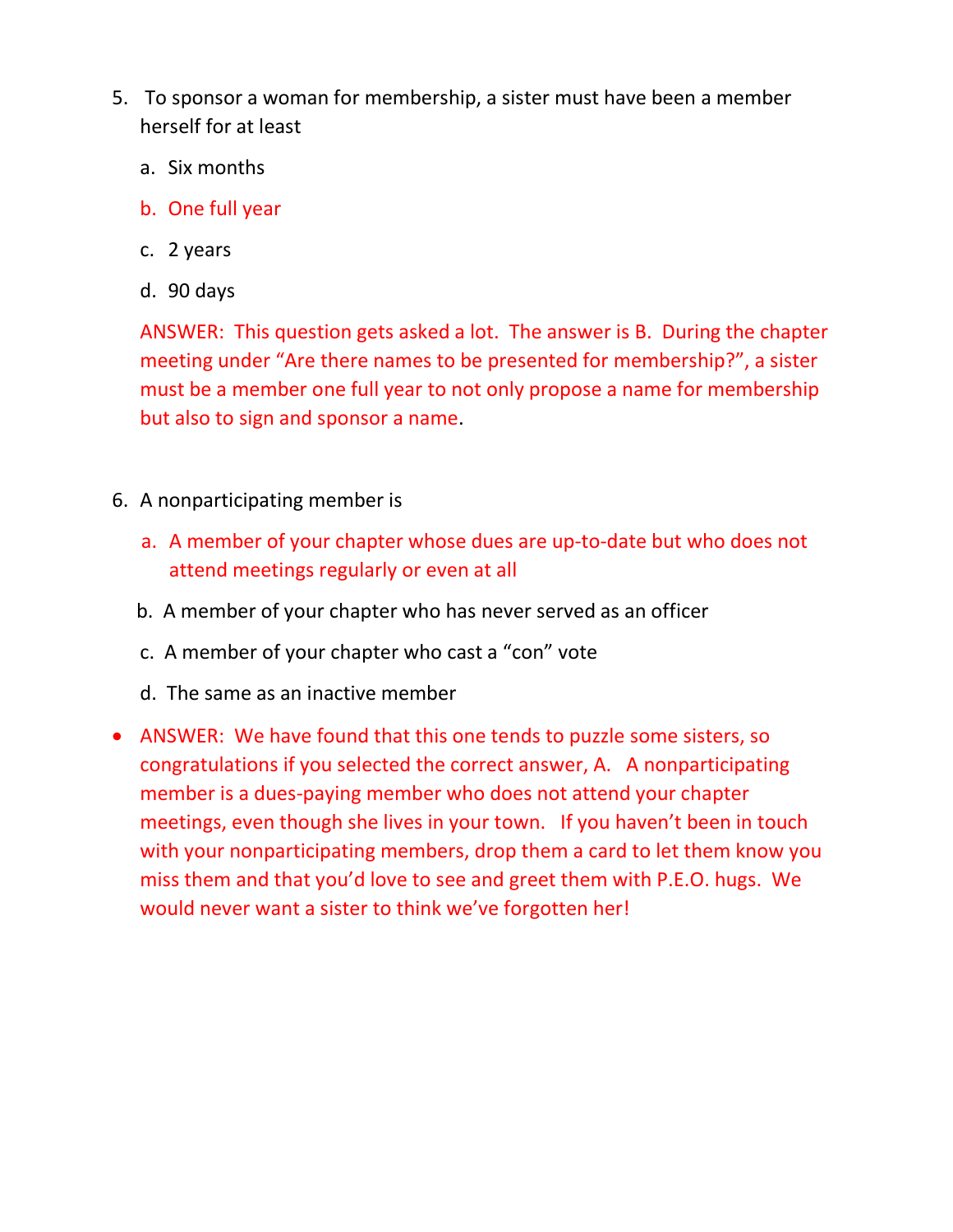- 7. In P.E.O, the letters "B-I-L" …
	- a. Are used to refer to husbands of our P.E.O. sisters

 b. Are used to refer to the husband of the state chapter president who talks every year at convention

- c. Are pronounced the same as the name Bill
- d. All the above answers are correct
- e. Only A and B are correct

Of course, we had to throw in more options for our last question to make it a little more fun. B-I-L is the 3-letter abbreviation for brother-in-law and is used when referring to the husband of any P.E.O. sister, including the husband of the state chapter president who usually speaks every year at convention. When referring to our B-I-L's, remember that it is a 3-letter abbreviation so we say B-I-L's--- not "Bils" So, the correct answer is E. Got it?  $\circled{?}$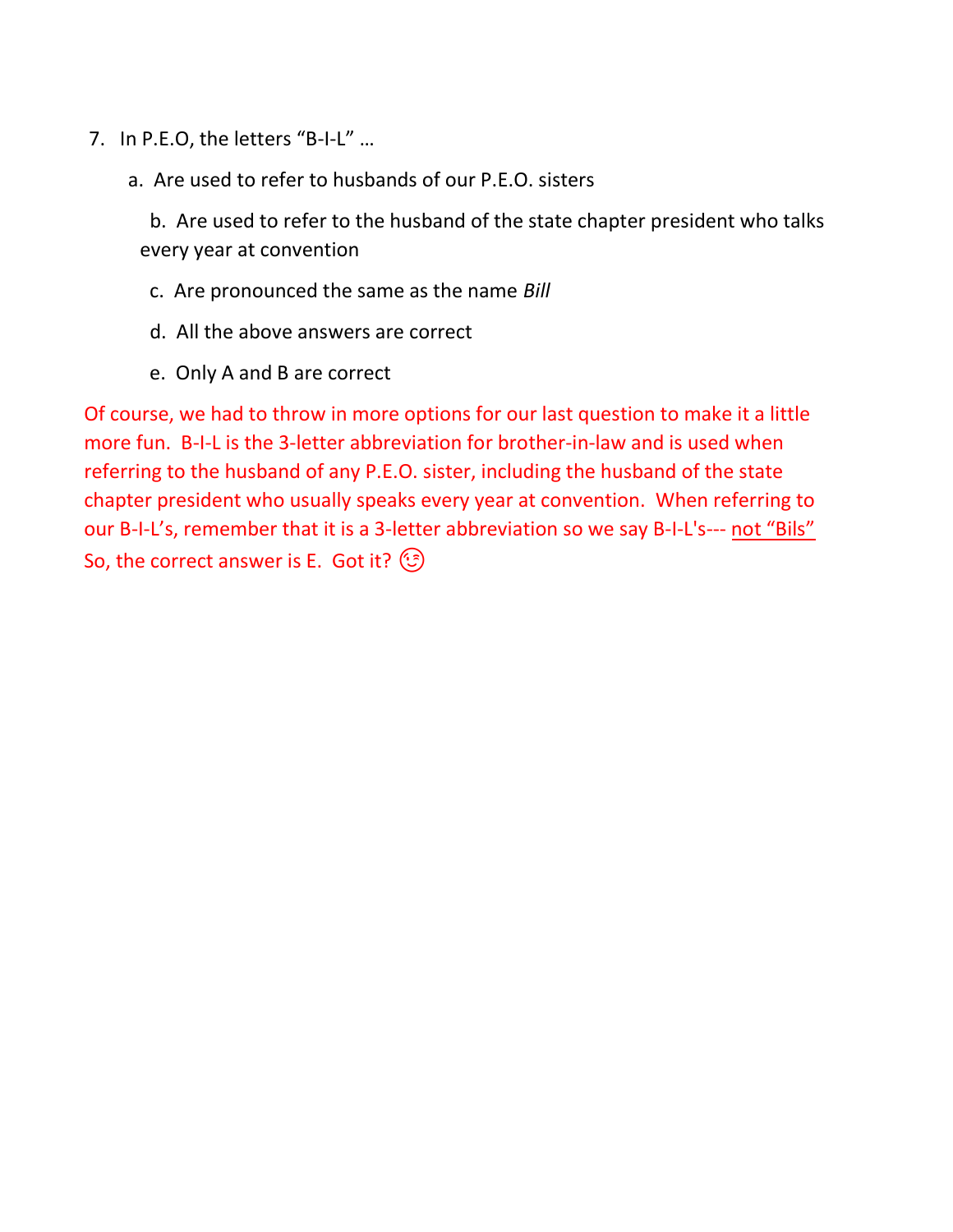## P.E.O. TRIVIA GAME 2019 SCORING/TIE BREAKER

One point given for each correct answer.

Round 1: possible 7 points

Round 2: possible 7 points

\*\*At this time, determine winning team and LEADER distributes Hersey Kisses to Winning Team and Notepads to everyone

## TIEBREAKER (if needed)

Raise your hand with the answer. First team to answer correctly wins the tiebreaker.

QUESTION: What is State President (her name)'s theme for this year?

ANSWER: "………." (must be exact)

SECOND TIEBREAKER IF TOO DIFFICULT TO DETERMINE WINNER: